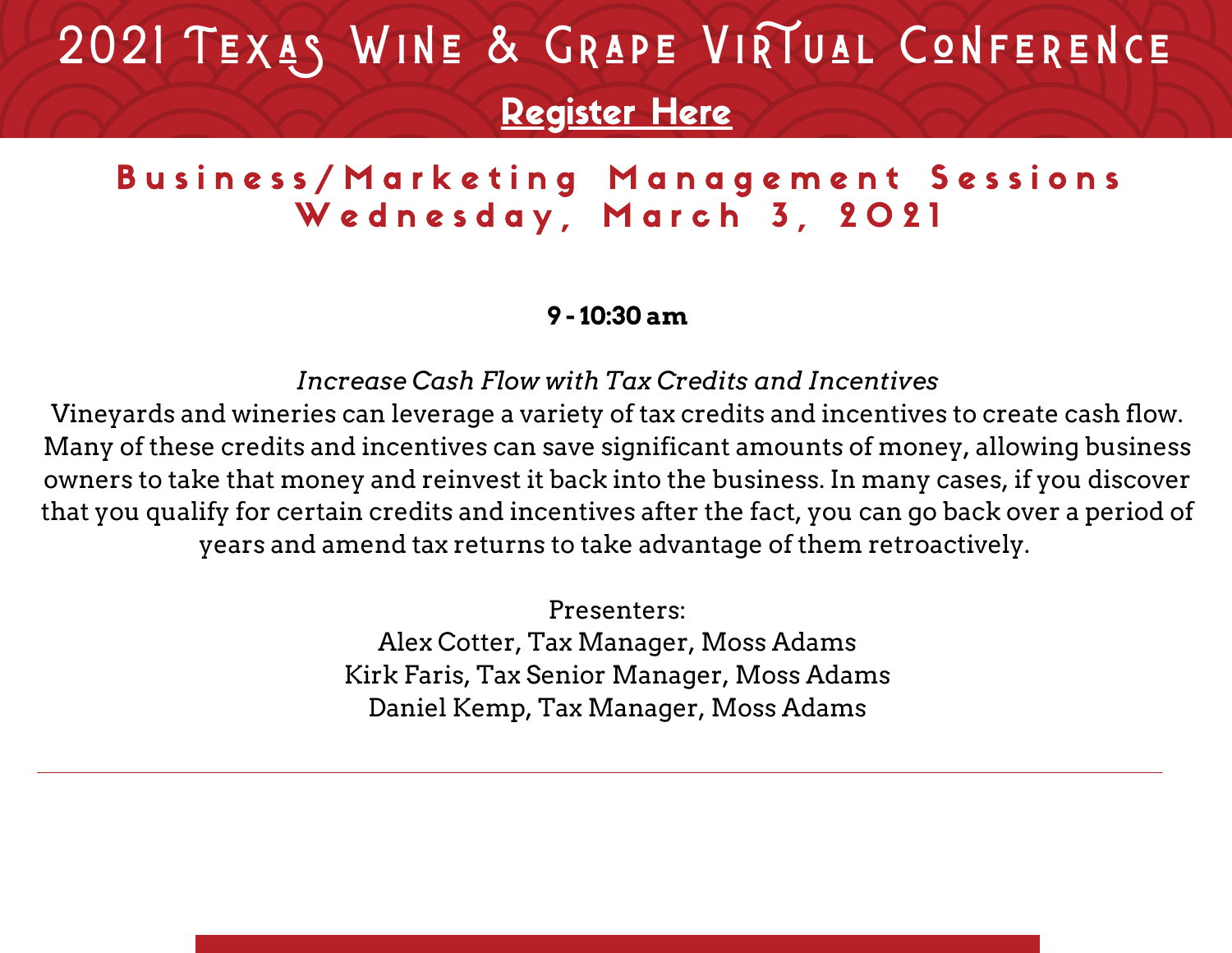#### Business/Marketing Management Sessions Wednesday, March 3, 2021

#### **11:00 am - 12:30 pm**

*Growing Revenue and Generating Profits in a Pandemic*

Many wineries leave money on the table by misunderstanding the value of their wines, services and locations. By entering your premise or buying your wines, customers want an enjoyable (shared) experience and are willing to pay for it. Why not add some perks to enhance the experience and add to the spend? This session assists in identifying and understanding the value of all their offerings to generate profits, even in a pandemic!

> Presenter: Steve Patterson, Owner, Clarity Finance & Advisory Services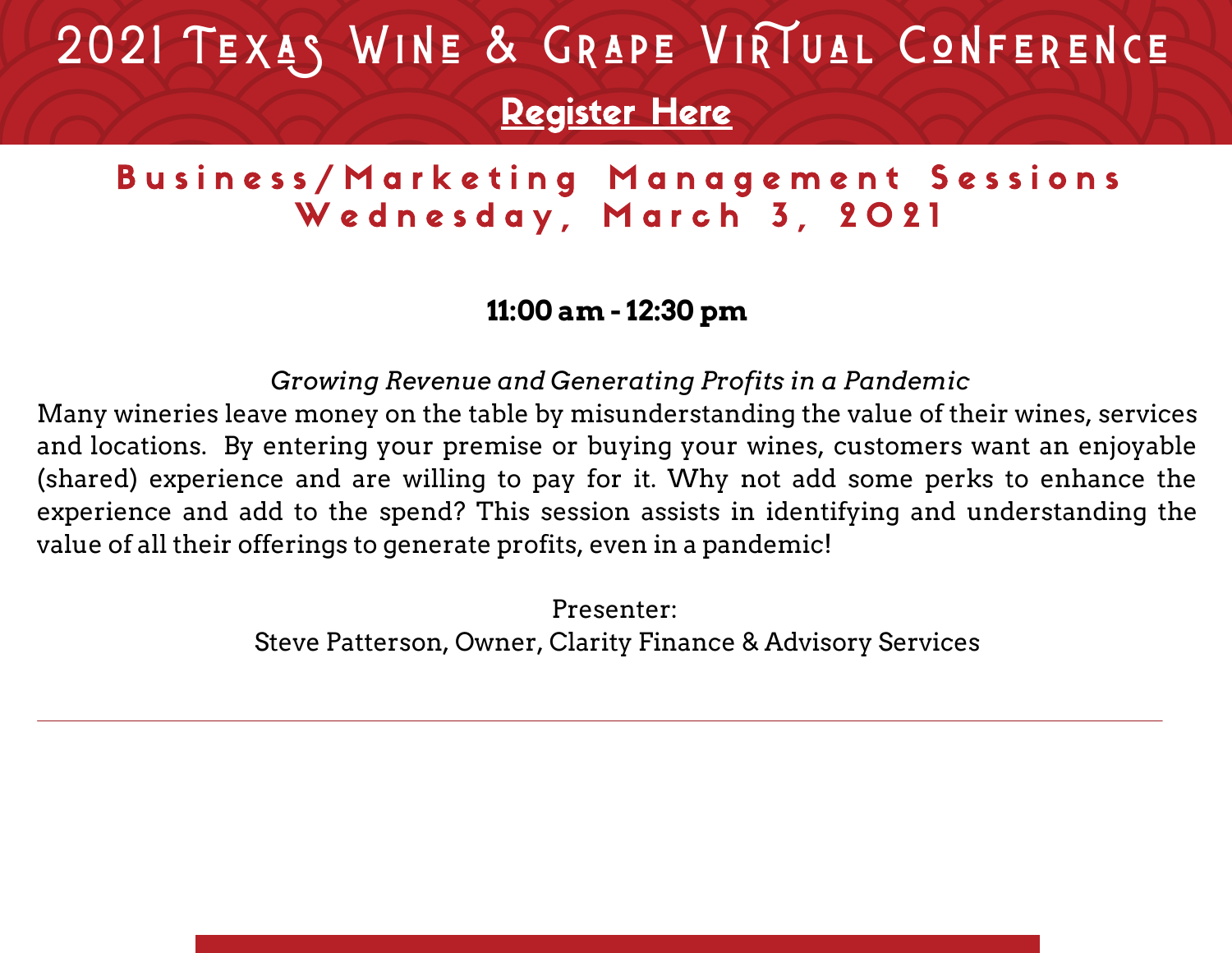### Business/Marketing Management Sessions Wednesday, March 3, 2021

#### **1:00 - 2:30 pm**

*Nobody Ever Said, "Let's Try the Boring One!"*

Wine branding strategy has reached a point where marketing and merchandising play as an important a role as the product itself. Wine labels are your brand and your billboard, influencing a consumer's purchasing behavior. It is the first contact you have with your customer, and the more unique and appealing the label design, the higher the chance of it being purchased.

Presenter: Sara Nelson, Sara Nelson Design